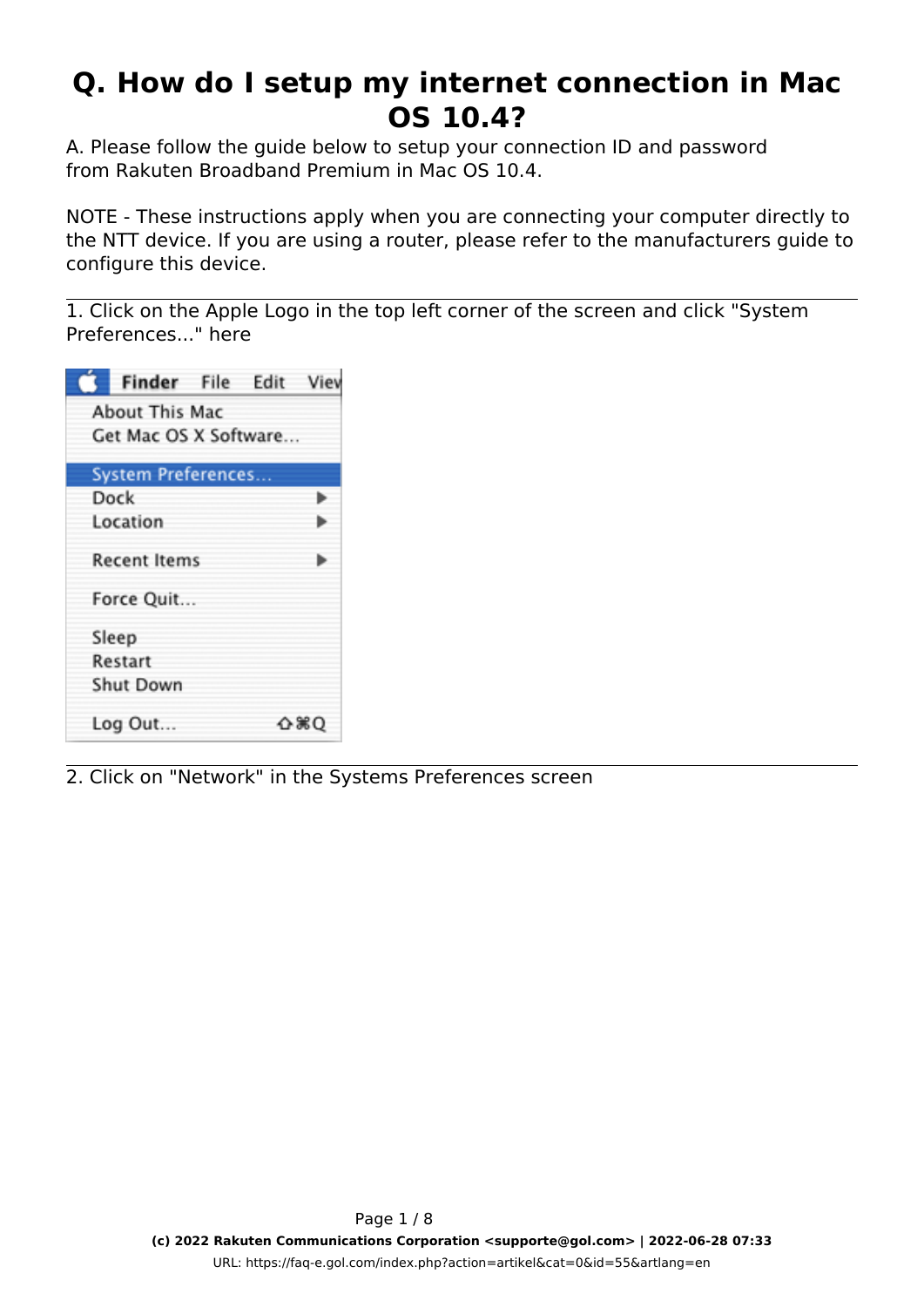|           |                               |                      | <b>System Preferences</b> |              |              |                     |
|-----------|-------------------------------|----------------------|---------------------------|--------------|--------------|---------------------|
| Show All  | Sound<br>Displays             | Network              | <b>Startup Disk</b>       |              |              |                     |
| Personal  |                               |                      |                           |              |              |                     |
|           | <b>FLASH</b>                  | File<br><b>B</b> New |                           | $\Omega$     |              |                     |
| Desktop   | Dock                          | General              | International             | Login        | Screen Saver | Universal<br>Access |
| Hardware  |                               |                      |                           |              |              |                     |
|           |                               |                      |                           |              |              |                     |
| ColorSync | Displays                      | <b>Energy Saver</b>  | Keyboard                  | Mouse        | Sound        |                     |
|           | <b>Internet &amp; Network</b> |                      |                           |              |              |                     |
|           |                               |                      |                           |              |              |                     |
| Internet  | Network                       | QuickTime            | Sharing                   |              |              |                     |
| System    |                               |                      |                           |              |              |                     |
|           |                               |                      | 준                         |              |              |                     |
| Classic   | Date & Time                   | Software<br>Update   | Speech                    | Startup Disk | <b>Users</b> |                     |

3. Click on the "Location:" drop down menu and select "New Location..." here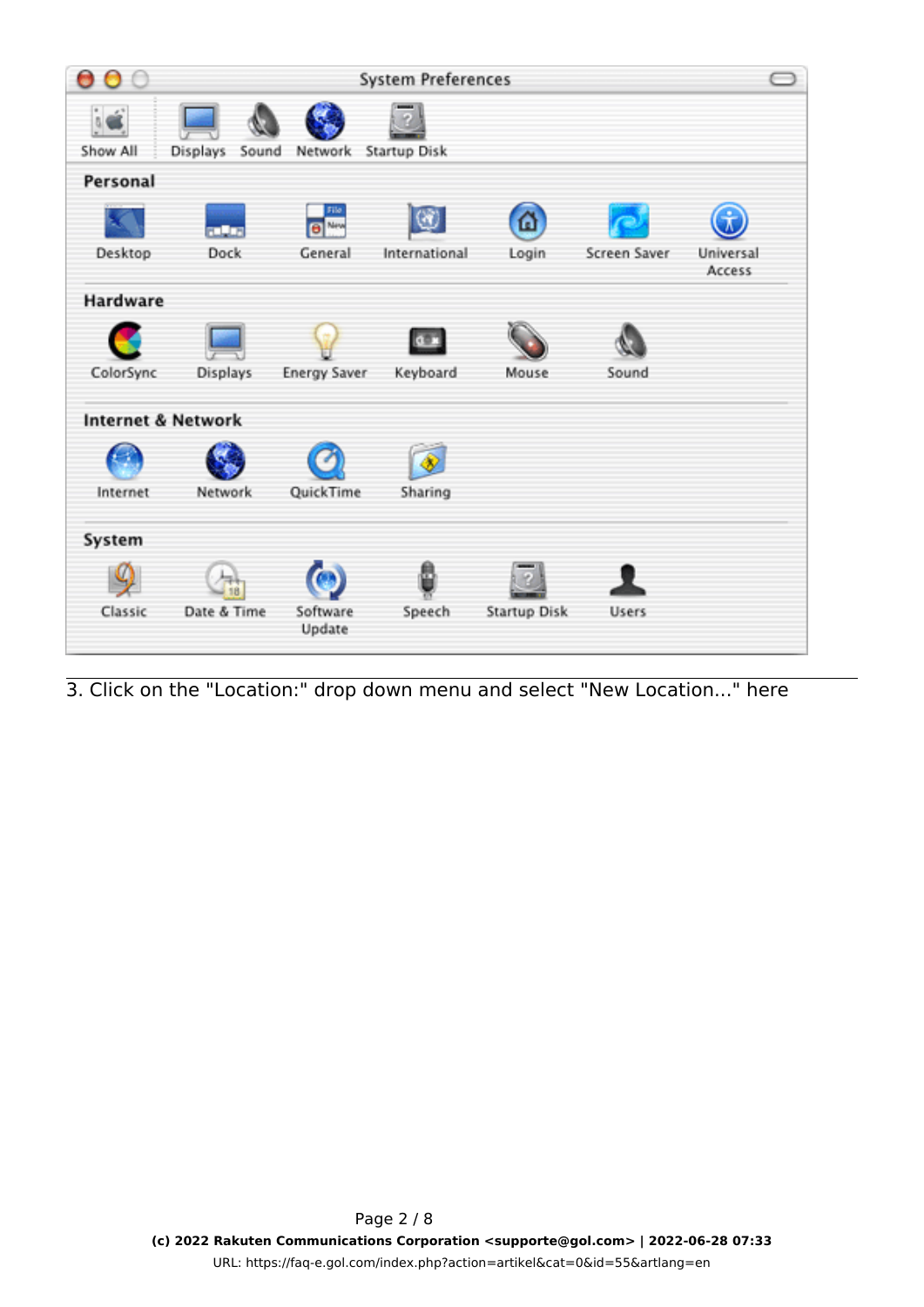| a                                          |                          |                     | Network                  |                |                                   |           |
|--------------------------------------------|--------------------------|---------------------|--------------------------|----------------|-----------------------------------|-----------|
|                                            |                          |                     |                          |                |                                   |           |
| Show All<br><b>Displays</b><br>Sound       | Network                  | <b>Startup Disk</b> |                          |                |                                   |           |
|                                            | Location √ Automatic     |                     |                          |                |                                   |           |
| <b>Internal Modem</b><br>Show:             |                          |                     | New Location             |                |                                   |           |
|                                            | TCP/IP                   | <b>PPP</b>          | Edit Location<br>Proxies | Modem          |                                   |           |
| Configure:                                 | Using PPP                |                     |                          | Ŧ              |                                   |           |
|                                            |                          |                     |                          |                | Domain Name Servers (Optional)    |           |
| IP Address:                                | (Provided by PPP server) |                     |                          |                |                                   |           |
| Subnet Mask:                               |                          |                     |                          |                |                                   |           |
| Router:                                    |                          |                     |                          | Search Domains | (Optional)                        |           |
|                                            |                          |                     |                          |                |                                   |           |
|                                            |                          |                     |                          |                |                                   |           |
|                                            |                          |                     |                          |                | Example: apple.com, earthlink.net |           |
|                                            |                          |                     |                          |                |                                   |           |
|                                            |                          |                     |                          |                |                                   |           |
| Click the lock to prevent further changes. |                          |                     |                          |                |                                   | Apply Now |

4. Enter a name for the new location here. We recommend something simple such as "GOL". Click "OK" once the name has been entered

|     | Name your new location:                                                                                              |
|-----|----------------------------------------------------------------------------------------------------------------------|
| GOL |                                                                                                                      |
|     | All users of this computer will be able to<br>choose this location in the Apple menu<br>without entering a password. |
|     | Cancel                                                                                                               |

5. The "Location" field should now read "GOL". Make sure "Built-in Ethernet" has been selected in the "Show:" drop down menu box and then click on the "PPPoE" tab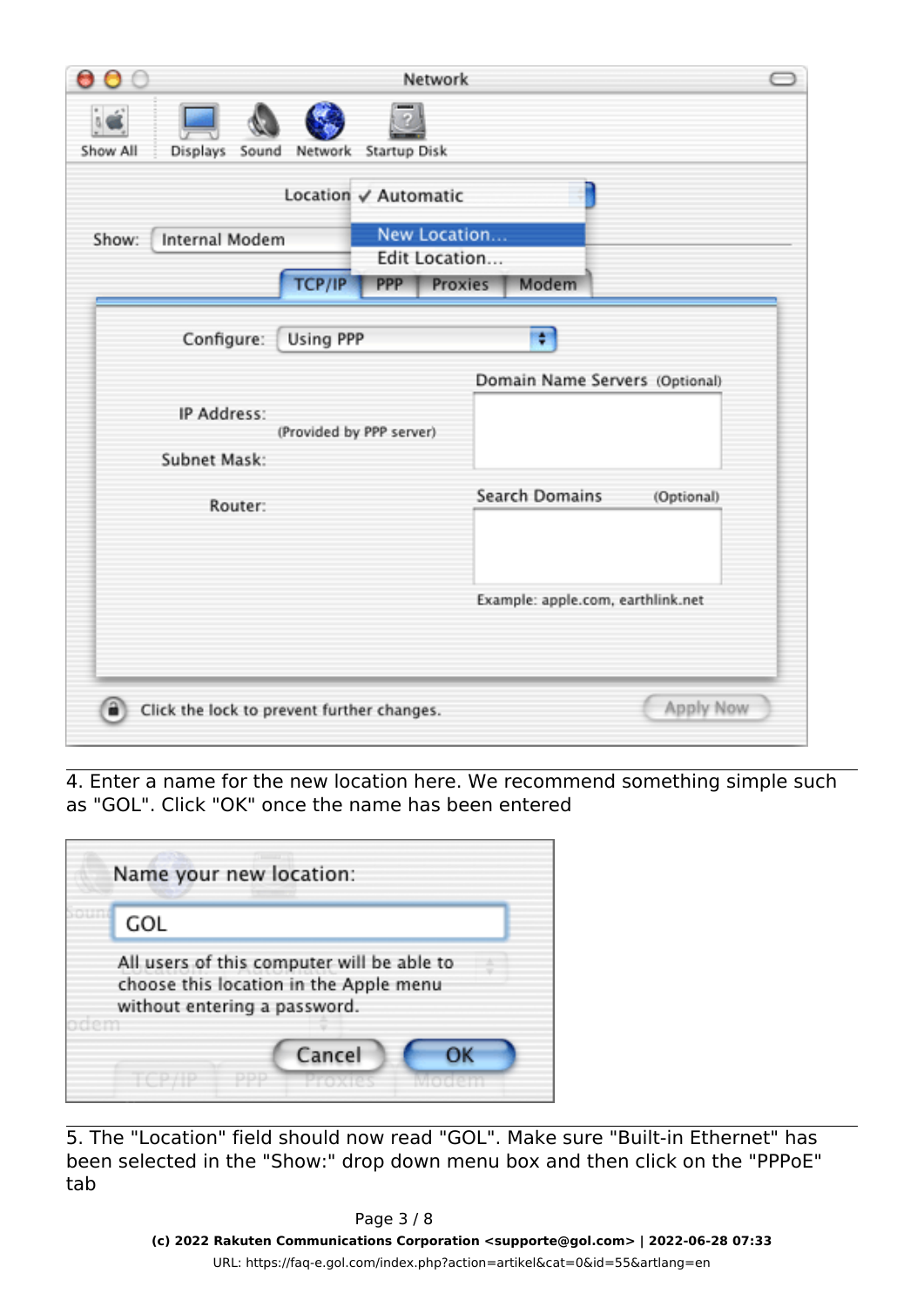|                                            | Network                                                                                                                                                      |                  |
|--------------------------------------------|--------------------------------------------------------------------------------------------------------------------------------------------------------------|------------------|
| Show All<br>Displays<br>Sound<br>Network   | <b>Startup Disk</b>                                                                                                                                          |                  |
| Location:                                  | ÷<br><b>GOL</b>                                                                                                                                              |                  |
| <b>Built-in Ethernet</b><br>Show:          | ÷                                                                                                                                                            |                  |
| TCP/IP                                     | <b>PPPoE</b><br>AppleTalk<br>Proxies                                                                                                                         |                  |
|                                            | Connect using PPPoE                                                                                                                                          |                  |
| Service Provider:                          | <b>GOL</b>                                                                                                                                                   | (Optional)       |
| <b>PPPoE Service Name:</b>                 |                                                                                                                                                              | (Optional)       |
| Account Name:                              | user-id@b-fam.vips.gol.com                                                                                                                                   |                  |
| Password:                                  |                                                                                                                                                              |                  |
|                                            | Save password<br>Checking this box allows all users of this computer to<br>access this Internet account without entering a password.<br><b>PPPoE Options</b> |                  |
|                                            | Show PPPoE status in menu bar                                                                                                                                |                  |
| Click the lock to prevent further changes. |                                                                                                                                                              | <b>Apply Now</b> |

Check the option "Connect using PPPoE"

Next, enter your connection ID from Rakuten Broadband Premium in the "Account Name:" field. Depending on the service you are using, the connection ID should look like one of those listed below;

FLETS ADSL - user-id@adsl8.vips.gol.com BFETS/FLETS NEXT Fiber Optic Mansion type - user-id@b-man.vips.gol.com BFETS/FLETS NEXT Fiber Optic Family type -user-id@b-fam.vips.gol.com

Next, enter the password you received from Rakuten Broadband Premium in the "Password:" field.

NOTE - The connection ID and password is case sensitive. Please enter this exactly as shown on your documentation from us

Check the option to "Save password" and then click on the "PPPoE Options..." button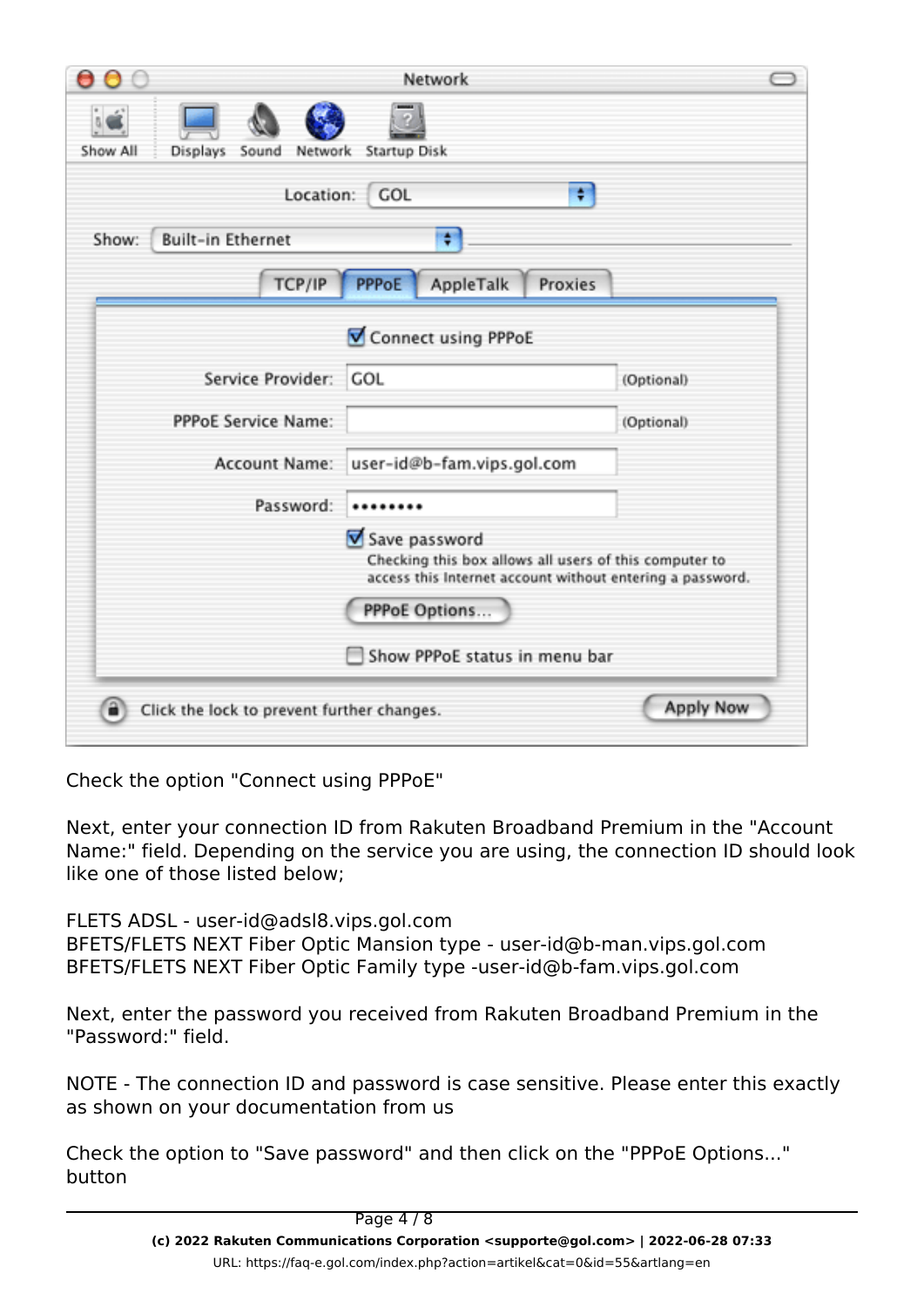6. You should now see the following screen

| <b>Session Options:</b>                                 |
|---------------------------------------------------------|
| Connect automatically when starting TCP/IP applications |
| Prompt every 30 minutes to maintain connection          |
| Disconnect if idle for 15 minutes                       |
| Disconnect when user logs out                           |
| PPPoE AppleTalk Proxies<br><b>Advanced Options:</b>     |
| Send PPP echo packets                                   |
| onnect using PP<br>Use verbose logging                  |
| Service Provider:   GOL FLET'S<br>fOntional             |
| Cancel<br>ОК<br>PPPoF Service Name                      |

Make sure you have the following options checked here;

- Connect automatically when starting TCP/IP applications Checked
- Send PPP echo packets Checked
- Use verbose logging Not checked

The other options on this screen are optional. Once you have selected what settings you would like to check, click the "OK" button

7. Click "Apply Now" to save the changes.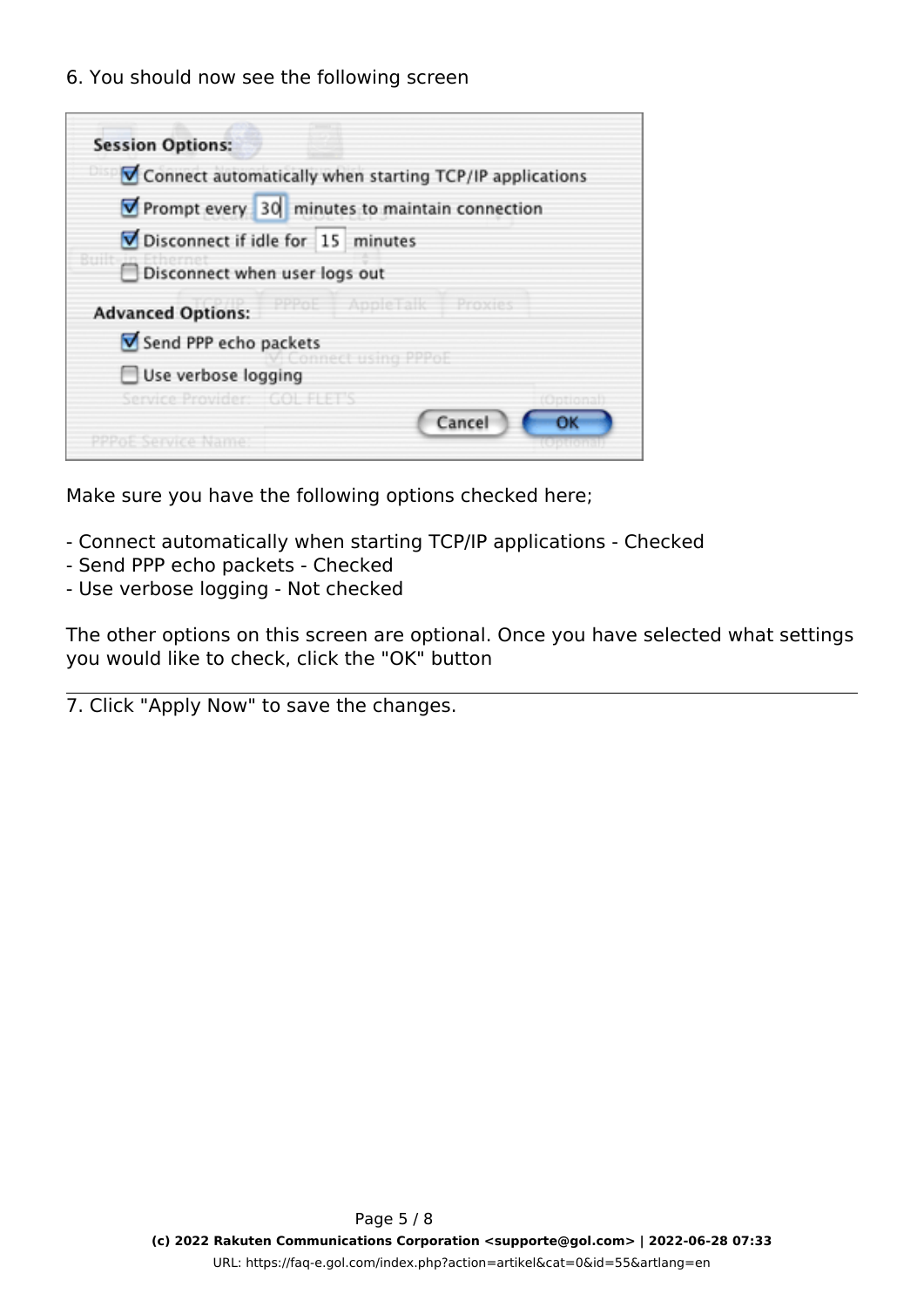| Θ                                               | Network                                                                                                                                                      |                  |
|-------------------------------------------------|--------------------------------------------------------------------------------------------------------------------------------------------------------------|------------------|
| Show All<br><b>Displays</b><br>Sound<br>Network | <b>Startup Disk</b>                                                                                                                                          |                  |
| Location:                                       | ÷<br>GOL                                                                                                                                                     |                  |
| <b>Built-in Ethernet</b><br>Show:               | ٠                                                                                                                                                            |                  |
| TCP/IP                                          | <b>PPPoE</b><br>AppleTalk<br>Proxies                                                                                                                         |                  |
|                                                 | Connect using PPPoE                                                                                                                                          |                  |
| Service Provider:                               | <b>GOL</b>                                                                                                                                                   | (Optional)       |
| <b>PPPoE Service Name:</b>                      |                                                                                                                                                              | (Optional)       |
| Account Name:                                   | user-id@b-fam.vips.gol.com                                                                                                                                   |                  |
| Password:                                       |                                                                                                                                                              |                  |
|                                                 | Save password<br>Checking this box allows all users of this computer to<br>access this Internet account without entering a password.<br><b>PPPoE Options</b> |                  |
|                                                 | Show PPPoE status in menu bar                                                                                                                                |                  |
| Click the lock to prevent further changes.      |                                                                                                                                                              | <b>Apply Now</b> |

You can now close the "Network" window

8. At this point, you should be able to open a web browser such as Safari and connect to the internet. If you are unable to do so, the settings inside the "Internet Connect" application may also need to be updated.

Click on the "Finder" in the "Dock" at the bottom of the screen



9. Click on "Applications"



**(c) 2022 Rakuten Communications Corporation <supporte@gol.com> | 2022-06-28 07:33** [URL: https://faq-e.gol.com/index.php?action=artikel&cat=0&id=55&artlang=en](https://faq-e.gol.com/index.php?action=artikel&cat=0&id=55&artlang=en)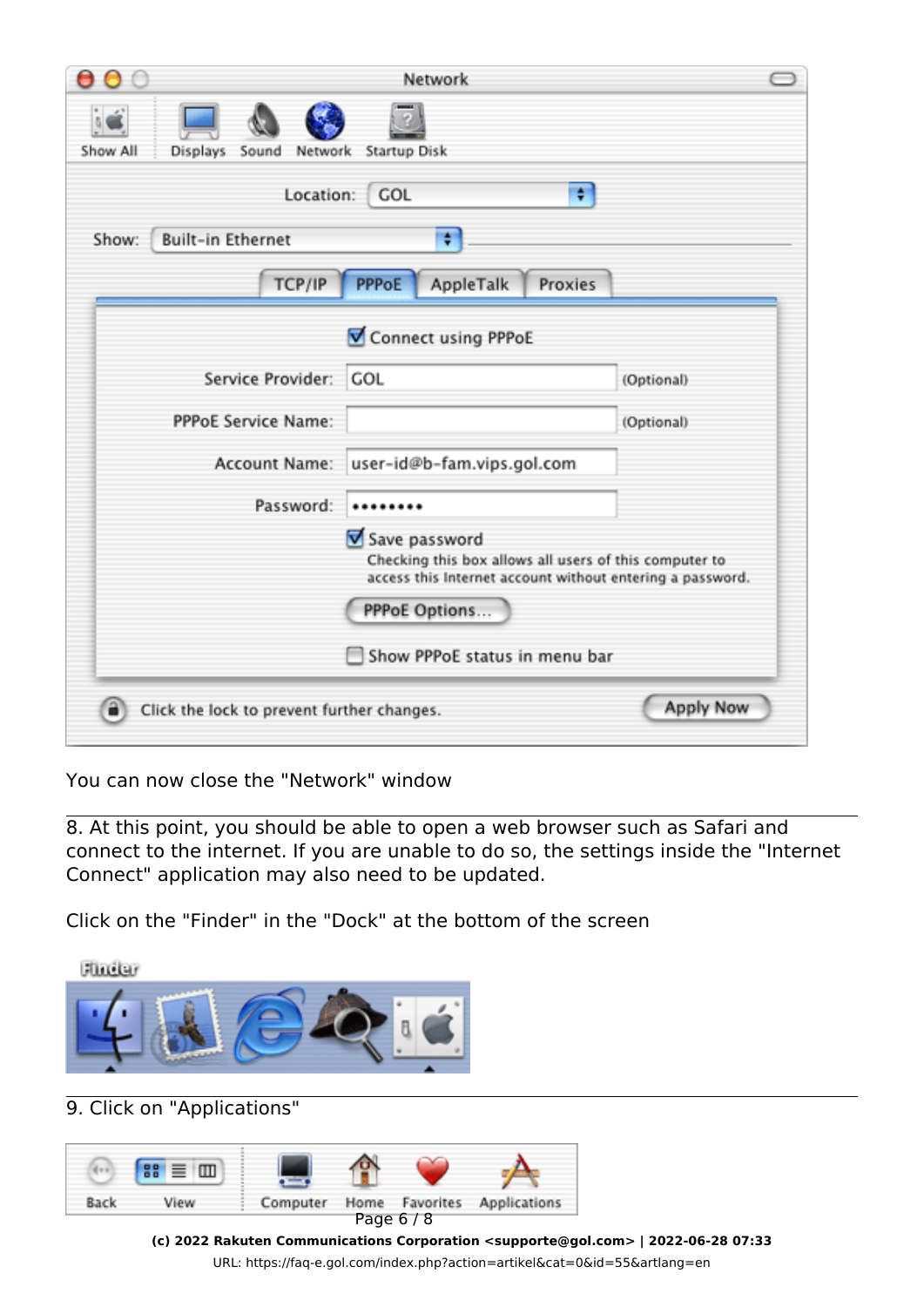10. Double click the "Internet Connect" icon here. If you cannot see the "Internet Connect" icon in the "Applications" folder, open the "Utilities" folder and you should see this icon here.



11. In the "Internet Connect" screen, make sure the option "Built-in Ethernet" has been selected from the "Configuration:" drop down menu box and that your connection ID and password is shown here.

| 000          | <b>Built-in Ethernet</b>                                       |
|--------------|----------------------------------------------------------------|
|              | 8 E<br>Configuration: Built-in Ethernet                        |
|              | Service Provider: GOL                                          |
|              | Name: user-id@b-fam.vips.gol.com                               |
|              | Password:                                                      |
|              | Show PPPoE status in menu bar                                  |
|              | These settings can be changed in Network Preferences. [ Edit ] |
| Status: Idle | Connect                                                        |

Page 7 / 8 **(c) 2022 Rakuten Communications Corporation <supporte@gol.com> | 2022-06-28 07:33** [URL: https://faq-e.gol.com/index.php?action=artikel&cat=0&id=55&artlang=en](https://faq-e.gol.com/index.php?action=artikel&cat=0&id=55&artlang=en)